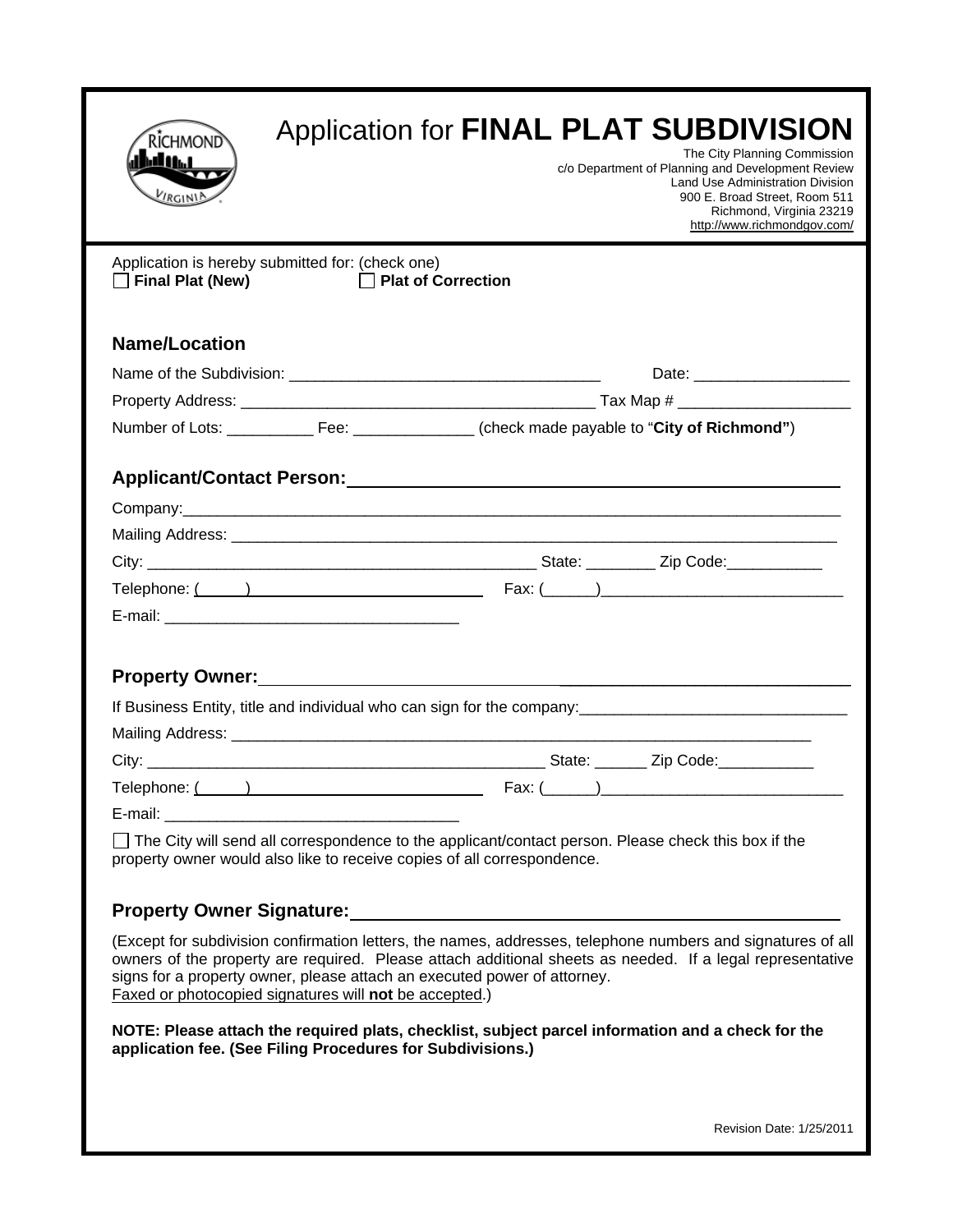

# Checklist of Requirements: **Final Plat Subdivision**

Every subdivision plat which is intended for recording shall be prepared by a licensed professional engineer or land surveyor, who shall endorse upon such plat a certificate signed by him setting forth the source of title of the owner of the land subdivided and the place of record of the last instrument in the chain of title. When the plat is of land acquired from more than one source of title, the outlines of the several tracts shall be indicated upon such plat.

Plats of subdivisions shall be clearly and legibly drawn in black lines. The dimensions of each sheet shall be sixteen (16) inches by twenty-four (24) inches and shall include a margin of onehalf inch outside of ruled borderlines at the bottom and right side of the sixteen-inch end and a margin of one and one-half (1-1/2) inches on the left side and at the top of the sheet. The plat of a subdivision shall be drawn to the scale of one (1) inch to one hundred (100) feet, unless otherwise authorized by the commission.

Two (2) opaque mylar prints, one (1) transparent mylar print, six (6) (folded) paper copies of the plat and six (6) copies of the final construction plans shall be submitted to the Secretary to the Commission for approval after it has been duly executed and acknowledged by the subdivider. After the Secretary has approved the plat, one (1) opaque mylar print shall be returned to the subdivider for recordation and the commission shall retain other prints.

When the plat of a subdivision consists of more than one sheet, an index sheet of the same size as the sheets comprising the plat may be required by the Commission showing thereon the entire subdivision. A sketch of the area in the vicinity of the subdivision at a small scale may be required to be shown on the plat.

In order to expedite the review of the Final Plat, please be sure that all of the following items have been included on the plans. **Please return this completed checklist with the Application** to assure that all items have been addressed. Should an item not apply to your plans, indicate why you believe it is not necessary in the space provided at the end of the checklist.

The plat of a subdivision shall contain the following:

- $\Box$  The boundaries of the subdivision, showing the length of its courses and distances to hundredths of a foot and bearings to the nearest ten (10) seconds, having been determined by an accurate survey thereof in the field, which shall close with an error of closure not exceeding one (1) foot in ten thousand (10,000) feet;
- $\Box$  Accurate coordinates of selected or monumented points referred to the Virginia State Plane Coordinate System, NAD 83. Location of existing monuments can be found in the Surveys Department, Public Works, Room 600, City Hall. The error of closure referred to in this section shall be adjusted before the coordinates are computed. Please submit a copy of the plat in digital format by disc or e-mail to: Parrish.Simmons@Richmondgov.com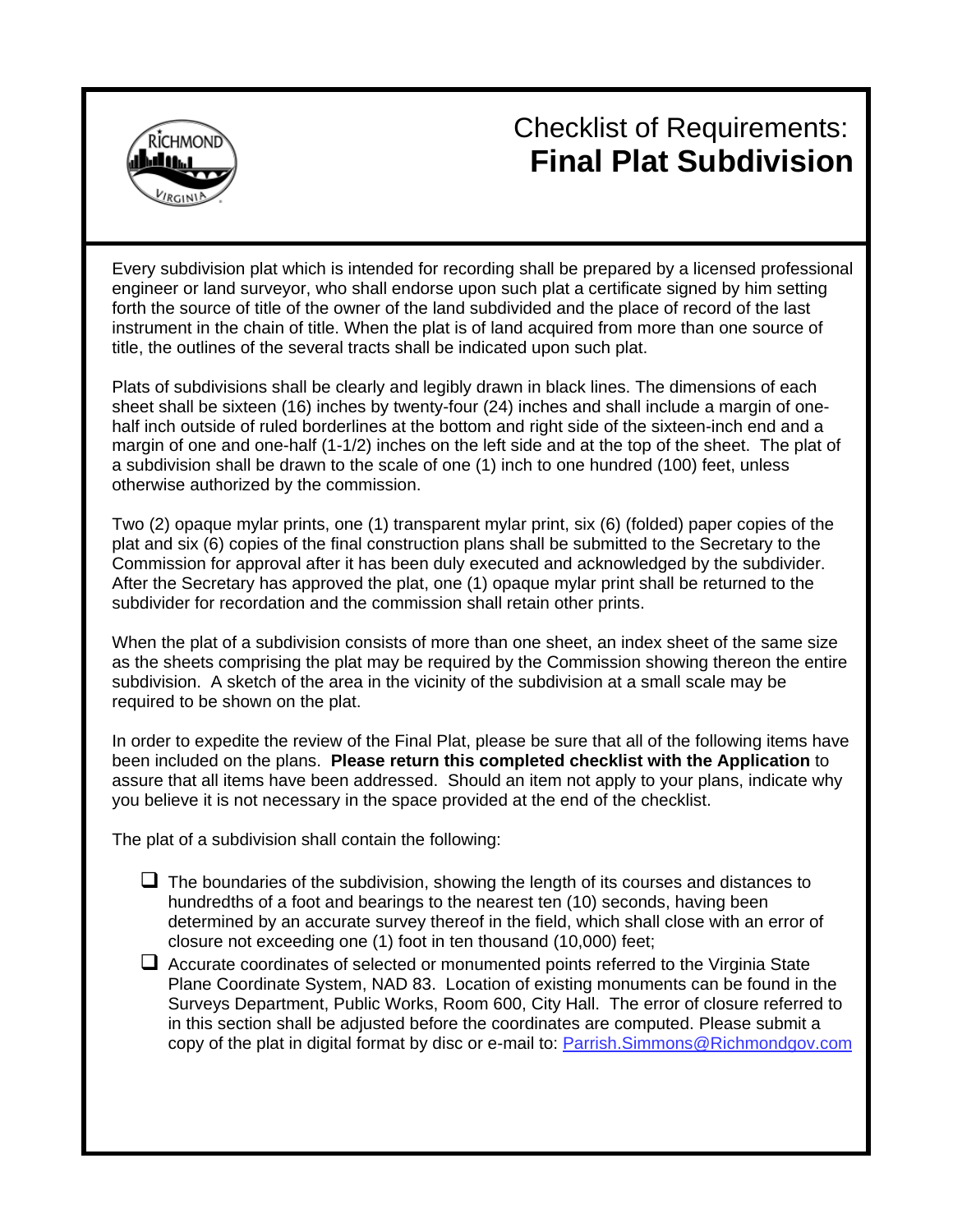

# Checklist of Requirements, Continued: **Final Plat Subdivision**

| $\Box$ The exact location, alignment and width along property lines of all streets, whether opened<br>or not, intersecting or paralleling the boundaries of the subdivision;                                                                                                                                                                                                                                                                                                                     |
|--------------------------------------------------------------------------------------------------------------------------------------------------------------------------------------------------------------------------------------------------------------------------------------------------------------------------------------------------------------------------------------------------------------------------------------------------------------------------------------------------|
| $\Box$ The exact location and character of all monuments;                                                                                                                                                                                                                                                                                                                                                                                                                                        |
| $\Box$ The exact location, alignment or arrangement of street and alley lines in the subdivision,<br>the names of all streets, the bearing, angles of intersection and width thereof, including<br>their width along the line of any obliquely intersecting street;                                                                                                                                                                                                                              |
| $\Box$ The lengths of arcs, radii, chords and chord bearings of all curves;                                                                                                                                                                                                                                                                                                                                                                                                                      |
| u.<br>The exact location, alignment or arrangement of all easements provided for use by public<br>service corporations, with a statement of any restrictions or limitations placed on such use;                                                                                                                                                                                                                                                                                                  |
| $\Box$ The acreage of each lot and the width of the lot at the setback line;                                                                                                                                                                                                                                                                                                                                                                                                                     |
| The exact location, alignment or arrangement of all lot lines with their dimensions<br>expressed in feet and hundredths of a foot and with their bearings or angles to the nearest<br>ten (10) seconds;                                                                                                                                                                                                                                                                                          |
| $\Box$ The tangent distance of all corners when rounded at intersections, except in cases where<br>streets intersect at right angles;                                                                                                                                                                                                                                                                                                                                                            |
| $\Box$ All lots shall be numbered with consecutive Arabic numerals in each block;                                                                                                                                                                                                                                                                                                                                                                                                                |
| $\Box$ All blocks shall be lettered in alphabetical order;                                                                                                                                                                                                                                                                                                                                                                                                                                       |
| In case of resubdivision of lots in any block, the lots shall be numbered with consecutive<br>⊔<br>Arabic numerals beginning with the number following the highest lot number in the block;                                                                                                                                                                                                                                                                                                      |
| $\Box$ The exact boundaries of all property to be dedicated for public use, and of all property to<br>be reserved by covenant in deeds for the common use of the occupants of lots in the<br>subdivision or otherwise reserved, with a statement of the purpose for which such<br>covenant or reservation is made or such use is restricted or limited;                                                                                                                                          |
| $\Box$ The name of the subdivision or section or part thereof, the date, scale and the name of the<br>engineer or surveyor who prepared the plat, which shall be contained in a space not<br>exceeding four (4) inches high and six (6) inches wide in the lower right-hand corner of the<br>plat. The name of the subdivision shall appear more distinctively than the other data;                                                                                                              |
| $\Box$ The names and locations of contiguous or adjoining subdivisions and the ownership of<br>other contiguous or adjoining property;                                                                                                                                                                                                                                                                                                                                                           |
| $\Box$ The name of the subdivider;                                                                                                                                                                                                                                                                                                                                                                                                                                                               |
| ⊔<br>The north point with magnetic bearing, or if the true meridian is shown, the basis for its<br>determination shall be stated;                                                                                                                                                                                                                                                                                                                                                                |
| $\Box$ A statement of the engineer or surveyor who prepared the plat, certifying that the plat<br>represents and is based on a survey made by him or under his direction and supervision;<br>that all monuments shown thereon are actually in place or will be put in place before a<br>date specified by him; that their location and character are truly shown on the plat; and,<br>that all of the provisions and requirements of this chapter have been observed and fully<br>complied with; |
|                                                                                                                                                                                                                                                                                                                                                                                                                                                                                                  |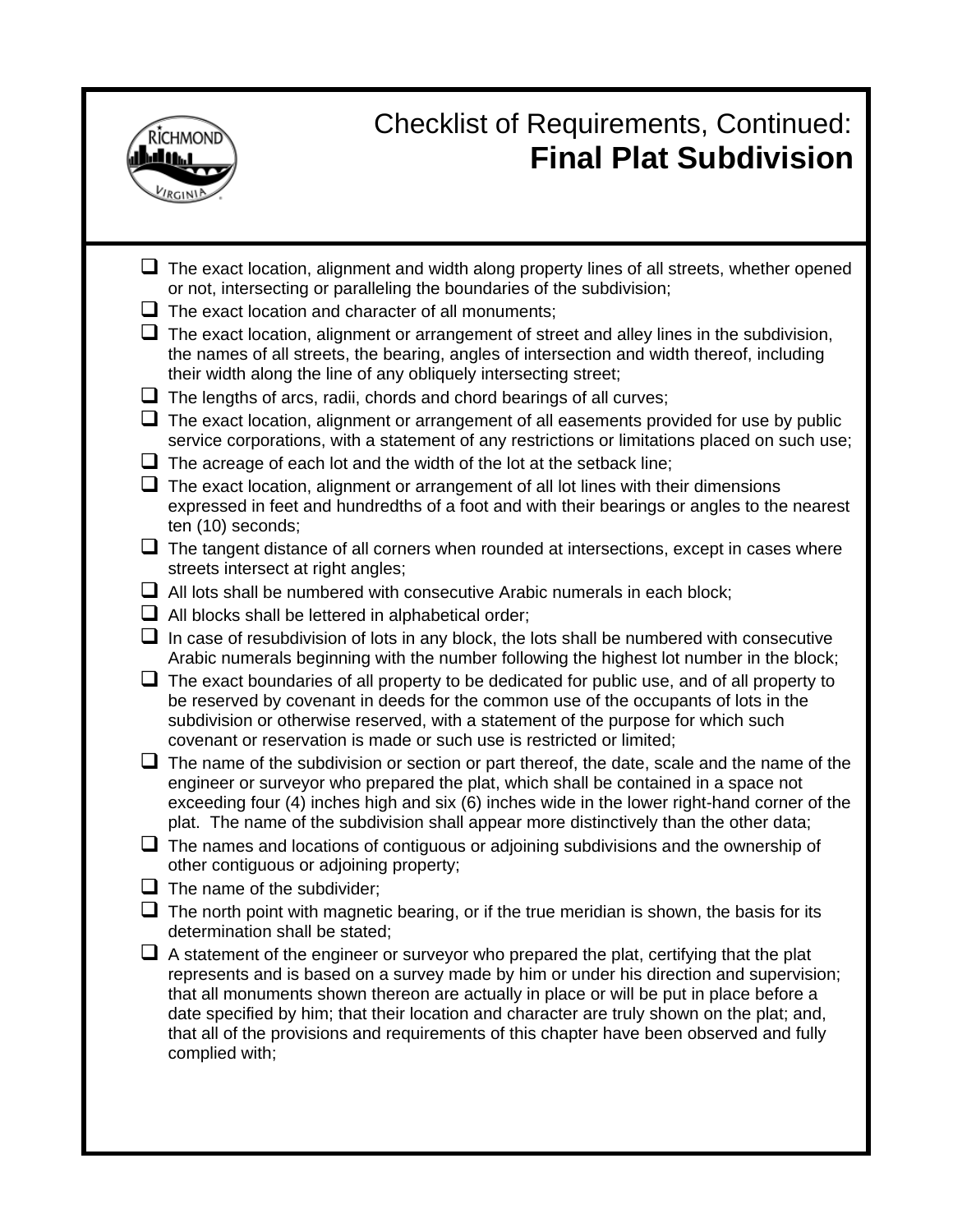|                                                   | <b>Checklist of Requirements, Continued:</b><br><b>Final Plat Subdivision</b>                                                                                                                                                                                                                                                                                                                                                                                                                                                                                                                                                                                                                                                                                                                                                                                                                                                                                                                                                                                                        |
|---------------------------------------------------|--------------------------------------------------------------------------------------------------------------------------------------------------------------------------------------------------------------------------------------------------------------------------------------------------------------------------------------------------------------------------------------------------------------------------------------------------------------------------------------------------------------------------------------------------------------------------------------------------------------------------------------------------------------------------------------------------------------------------------------------------------------------------------------------------------------------------------------------------------------------------------------------------------------------------------------------------------------------------------------------------------------------------------------------------------------------------------------|
| the property to be subdivided;<br>reasons:        | $\Box$ A statement to the effect that the subdivision as it appears on the plat, including the<br>dedication of all streets, alleys, easements and other land for public purposes and use, is<br>with the free consent and in accordance with the desire of the subdivider and of the<br>trustee or mortgagee, or each of them, if more than one, in any deed or other<br>instrumentality, if any, creating a lien on the land in the subdivision, or any part thereof,<br>which shall be signed by the subdivider, trustee or mortgagee, and shall be duly<br>acknowledged before some officer authorized to take acknowledgements to deeds. All<br>cloth prints and transparent copies shall contain such signatures;<br>The location and extent of Chesapeake Bay Preservation Areas on, across or adjacent to<br>$\Box$ Such other information deemed necessary by the Secretary of the Commission to<br>indicate compliance with applicable zoning and subdivision requirements.<br>The following items were not checked and do not apply to this application for the following |
| <b>Applicant's Certification of Completeness:</b> | I do hereby certify that I have read and am familiar with the requirements for the submission of<br>subdivisions as provided under the Subdivision Ordinance and further that this submittal is in                                                                                                                                                                                                                                                                                                                                                                                                                                                                                                                                                                                                                                                                                                                                                                                                                                                                                   |

subdivisions as provided under the Subdivision Ordinance and further that this submittal is in compliance with those requirements, or exceptions have been properly requested in accordance with Section 94-9 of the Subdivision Ordinance. Signature of Applicant: \_\_\_\_\_\_\_\_\_\_\_\_\_\_\_\_\_\_\_\_\_\_\_\_\_\_\_\_\_\_\_\_\_\_\_\_\_\_\_\_\_ Date: \_\_\_\_\_\_\_\_\_\_\_\_

| Signature of Applicant |  |
|------------------------|--|
|------------------------|--|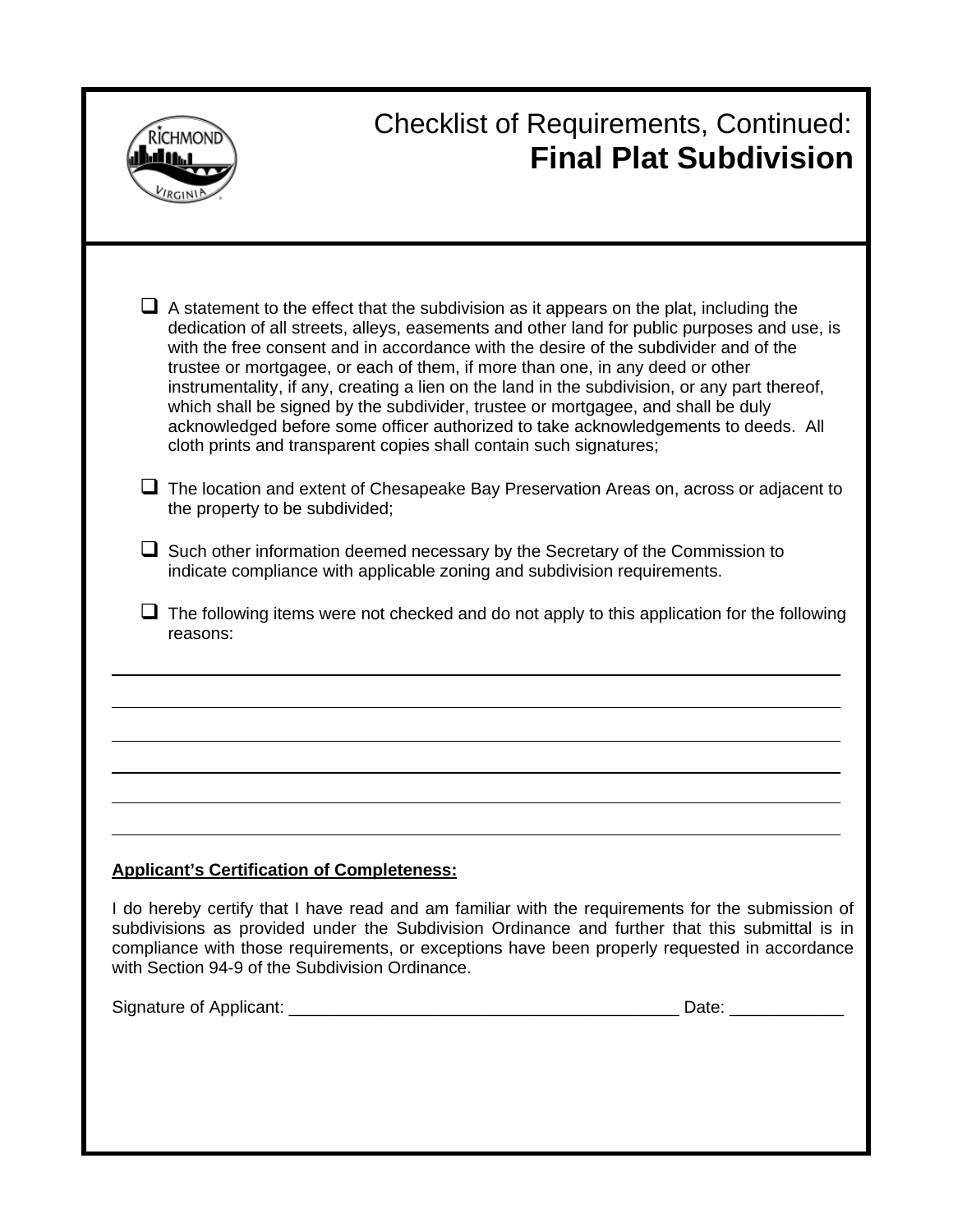

## Filing Procedure: **Final Plat Subdivision**

### **FILING**

Subdivision applications are filed with the Department of Community Development, Land Use Administration Division, Room 511, City Hall, 900 East Broad Street, Richmond, Virginia 23219, Telephone (804) 646-6304. The applicant prior to submission should discuss and review with staff any potential issues relating to the City's Master Plan, zoning and any other land use issues that may be involved.

### **DEADLINES**

For each submission and possible subsequent resubmittal of the final plat, staff reviews the plan and offers comments within 30 calendar days. Once the final plat is approved, the applicant has six months to record the plat from the final plat approval date. The applicant has one year to record the plat from the final plat approval date if surety bonds have been paid to the City of Richmond.

### **APPLICATION REQUIREMENTS**

Application for subdivision must include: 1) Application form, including a completed Final Plat Checklist; 2) folded plans or plats and 3) application fee. Each part is explained below.

**1) Application Form:** The application form is available in the Department of Community Development and online at http://www.richmondgov.com/departments/communityDev/ All the owners of the property must sign the application form. If a legal representative signs for a property owner, a copy of an executed power of attorney is required. The certificate of completeness must also be signed by the applicant of the subdivision application.

### **2) Plans/Plats:**

- For final plat review, six (6) folded paper prints of the final plat are required.
- Final plats must be on sheets measuring 16" X 24" drawn to a scale of 1"=100'.
- A digital version (.DXF file on disk, CD or e-mail) of the final plat should be included.
- Checklist for Final Plats must be filled out and returned with the Application.
- Six (6) folded sets of construction plans and details for all public improvements are required.
- Upon review and approval of the final paper plat, **two opaque mylar prints, one transparent mylar print, six (folded) paper copies of the final plat and six (folded) copies of the final construction drawings** are required for official approval. Such copies must bear the original, notarized signatures of all owners of the property to be subdivided, and all trustees or mortgage holders.

### **3) Application Fee**

The appropriate fee must accompany the application. Checks should be made payable to the **"City of Richmond"**. The fees are determined from the following schedule:

Plat of Correction

Final Plat Approval \$500.00 plus \$15.00 per lot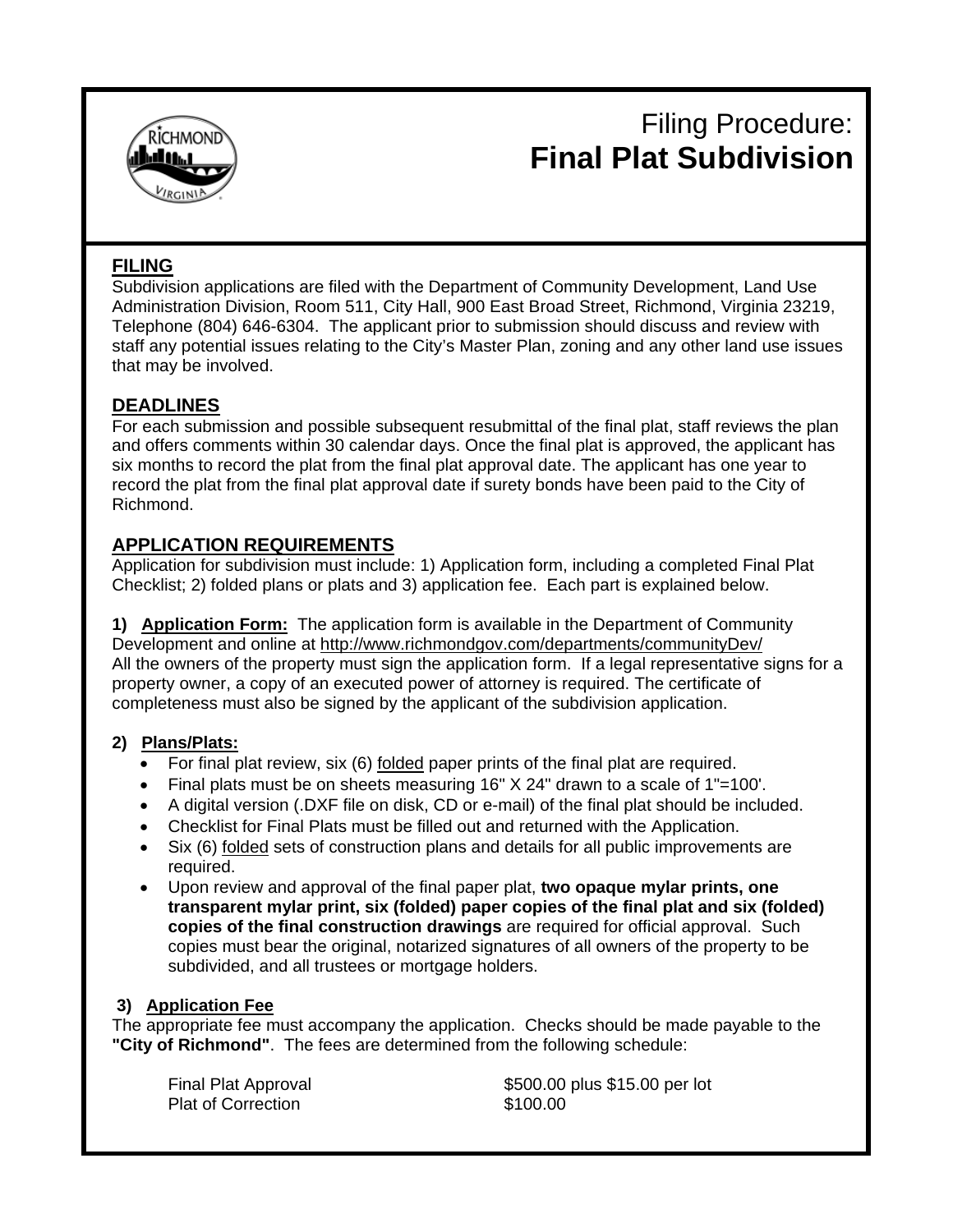

## Standard Plat Notes & Certificates: **Final Plat Subdivision**

#### **Please enter the text below as it appears, adding/deleting the underlined information that applies/does not apply to your subdivision.**

#### **SUBDIVISION CERTIFICATE**

The subdivision of land shown hereon, designated "??? Subdivision, Section ???" is with the free consent and in accordance with the desires of the undersigned owners, mortgagees and trustees thereof. There are no Deeds of Trust or Mortgages on this property. All streets, alleys and easements are of the width and extent shown hereon and are dedicated to the City of Richmond, Virginia free and unrestricted by any previous agreements or easements, except as noted on this plat at the time of recordation. All easements are for surface and underground drainage and for underground utilities, unless noted otherwise. All unrestricted easements are subject to the right of the City of Richmond, Virginia to establish alleys on said easements at a future time without cost of the property involved. The dedication of easements to the City includes the right to make reasonable use of the adjoining land for construction and maintenance of public facilities within the boundaries of the easements shown hereon. All dedications of land are subject to the right of the City of Richmond, Virginia to establish streets, alleys, or easements on such property at a future time without cost of the property involved.

| IN WITNESS WHEREOF, the Owners, Mortgagees, and Trustees have/has affixed their signature and seal |  |  |  |  |
|----------------------------------------------------------------------------------------------------|--|--|--|--|
| as of this ??? day of ??? 20??.                                                                    |  |  |  |  |

| --<br>- |  |
|---------|--|
| I<br>۰. |  |

Owner / Mortgagee / Trustee

COMMONWEALTH OF VIRGINIA CITY/COUNTY OF , To-wit:

|                                                                                                     | , a Notary Public in and for the jurisdiction |                        |
|-----------------------------------------------------------------------------------------------------|-----------------------------------------------|------------------------|
| aforesaid, do hereby certify that                                                                   |                                               | who is known to me and |
| whose name is signed to the foregoing instrument personally appeared before me and has acknowledged |                                               |                        |
| the same before me in the jurisdiction aforesaid this                                               | dav of                                        | . 20??.                |
|                                                                                                     |                                               |                        |

| Notary Public          |        |
|------------------------|--------|
| My commission expires: | (SEAL) |
| Registration No.:      |        |

#### **SOURCE OF TITLE**

The property embraced within the limits of this subdivision is that property conveyed to ??? from ??? by deed / will dated the ??? day of ??? 20?? and recorded at the Clerk's office in the Circuit Court of the City of Richmond, Virginia on the ??? day of ??? 20?? in Book ??? on Page ???. The property embraced within the limits of this subdivision is subject to a Deed of Trust / Mortgage dated the ??? day of ??? 20?? and recorded at the Clerk's office in the Circuit Court of the City of Richmond, Virginia on the ??? day of ??? 20?? in Deed Book ??? on Page ???.

#### **SURVEYOR'S CERTIFICATE**

To the best of my knowledge and belief all of the requirements as set forth in the ordinance for approving plats of subdivision in the City of Richmond, Virginia have been complied with. All monuments have been previously set or will be set by the ??? day of ??? 20??. (Not to exceed one year from recordation.)